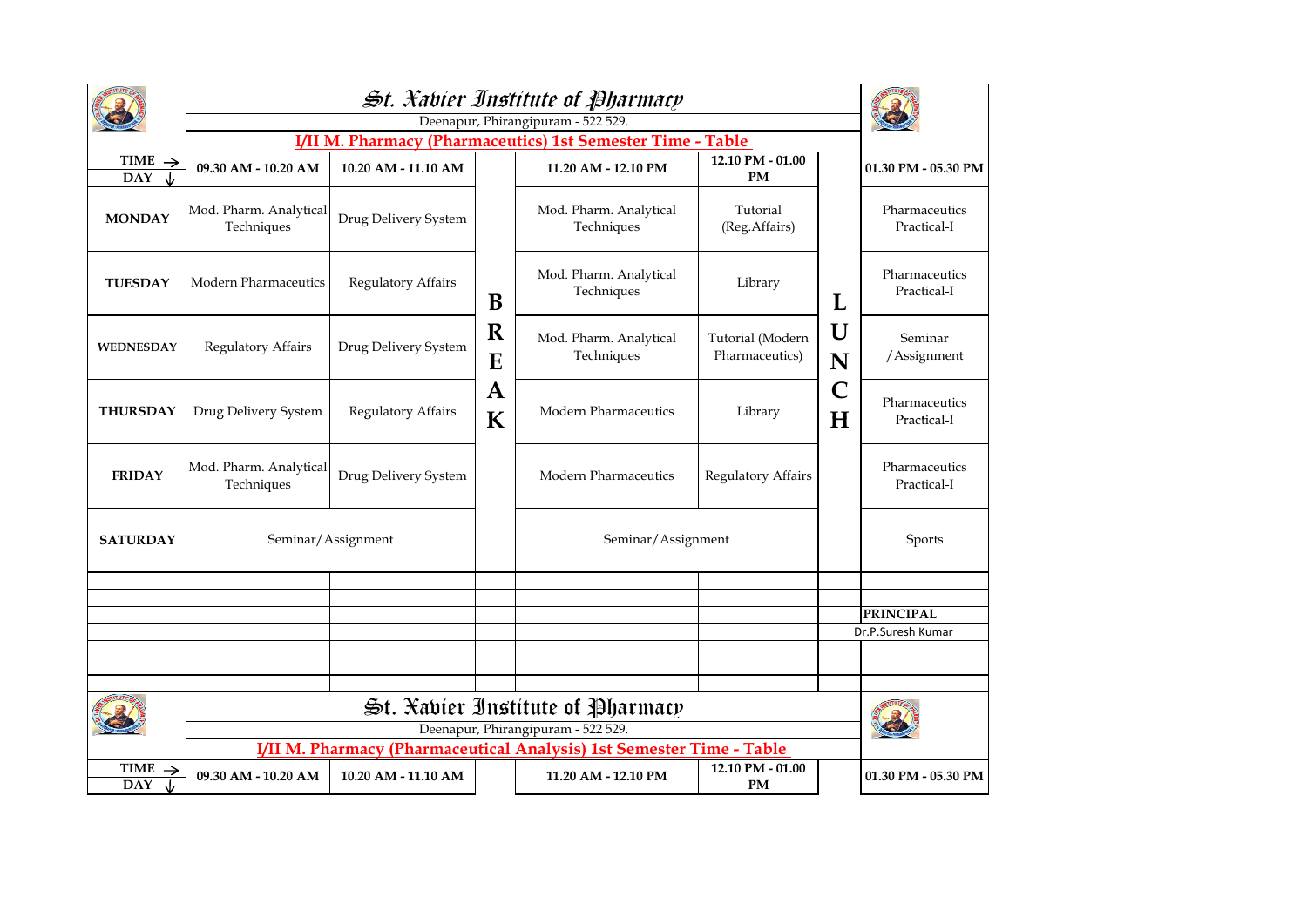| <b>MONDAY</b>                                   | Advanced Pharm.<br>Analysis                                | Pharm. Validation                                  |                            | Mod. Pharm. Analytical<br>Techniques             | Tutorial (Food<br>Analysis) |                        | Pharm. Analysis<br>Practical-I |
|-------------------------------------------------|------------------------------------------------------------|----------------------------------------------------|----------------------------|--------------------------------------------------|-----------------------------|------------------------|--------------------------------|
| <b>TUESDAY</b>                                  | Advanced Pharm.<br>Analysis                                | Food Analysis                                      | B                          | Mod. Pharm. Analytical<br>Techniques             | Library                     | L                      | Pharm. Analysis<br>Practical-I |
| <b>WEDNESDAY</b>                                | Advanced Pharm.<br>Analysis                                | Pharm, Validation                                  | $\mathbf R$<br>E           | Mod. Pharm. Analytical<br>Techniques             | Food Analysis               | U<br>N                 | Seminar<br>/Assignment         |
| <b>THURSDAY</b>                                 | Pharm. Validation                                          | Food Analysis                                      | $\mathbf A$<br>$\mathbf K$ | Tutorial (Pharm. Validation)                     | Library                     | $\mathsf{C}$<br>H      | Pharm. Analysis<br>Practical-I |
| <b>FRIDAY</b>                                   | Advanced Pharm.<br>Analysis                                | Pharm. Validation                                  |                            | Mod. Pharm. Analytical<br>Techniques             | Food Analysis               |                        | Pharm. Analysis<br>Practical-I |
| <b>SATURDAY</b>                                 |                                                            | Seminar/Assignment                                 |                            | Seminar/Assignment                               |                             |                        | Sports                         |
|                                                 |                                                            |                                                    |                            |                                                  |                             |                        |                                |
|                                                 |                                                            |                                                    |                            |                                                  |                             |                        |                                |
|                                                 |                                                            |                                                    |                            |                                                  |                             |                        | Principal                      |
|                                                 |                                                            |                                                    |                            |                                                  |                             |                        | Dr.P.Suresh Kumar              |
|                                                 | St. Xabier Institute of Pharmacy                           |                                                    |                            |                                                  |                             |                        |                                |
|                                                 |                                                            |                                                    |                            | Deenapur, Phirangipuram - 522 529.               |                             |                        |                                |
|                                                 |                                                            |                                                    |                            |                                                  |                             |                        |                                |
|                                                 | I/II M. Pharmacy (Pharmaceutics) 2nd Semester Time - Table |                                                    |                            |                                                  |                             |                        |                                |
| <b>TIME</b><br>$\rightarrow$<br><b>DAY</b><br>↓ | 09.30 AM -<br>10.20 AM                                     | 10.20 AM -<br>11.10 AM                             |                            | 11.20 AM -<br>12.10<br><b>PM</b>                 | 12.10 PM -<br>01.00 PM      |                        | 01.30 PM -<br>05.30 PM         |
| <b>MONDAY</b>                                   | Molecular<br>Pharmaceutics<br>(NanoTech &<br>TargetedDDS)  | Advanced Biopharmac<br>eutics<br>&Pharmacokinetics |                            | Computer<br>Aided Drug<br>Delivery<br>System     | Tutorial                    |                        | Pharmaceutics<br>Practical-II  |
| <b>TUESDAY</b>                                  | Molecular<br>Pharmaceutics<br>(NanoTech &<br>TargetedDDS)  | Cosmetic and<br>Cosmeceuticals                     | B                          | Computer<br>Aided Drug<br>Delivery<br>System     | Seminar/<br>Assignement     | L                      | Pharmaceutics<br>Practical-II  |
| <b>WEDNESDAY</b>                                | Molecular<br>Pharmaceutics<br>(NanoTech &<br>TargetedDDS)  | Cosmetic and<br>Cosmeceuticals                     | $\mathbf R$<br>E<br>A      | Advanced Biopharmac<br>eutics & Pharmacokinetics | Tutorial                    | U<br>N<br>$\mathcal C$ | Seminar/<br>Assignement        |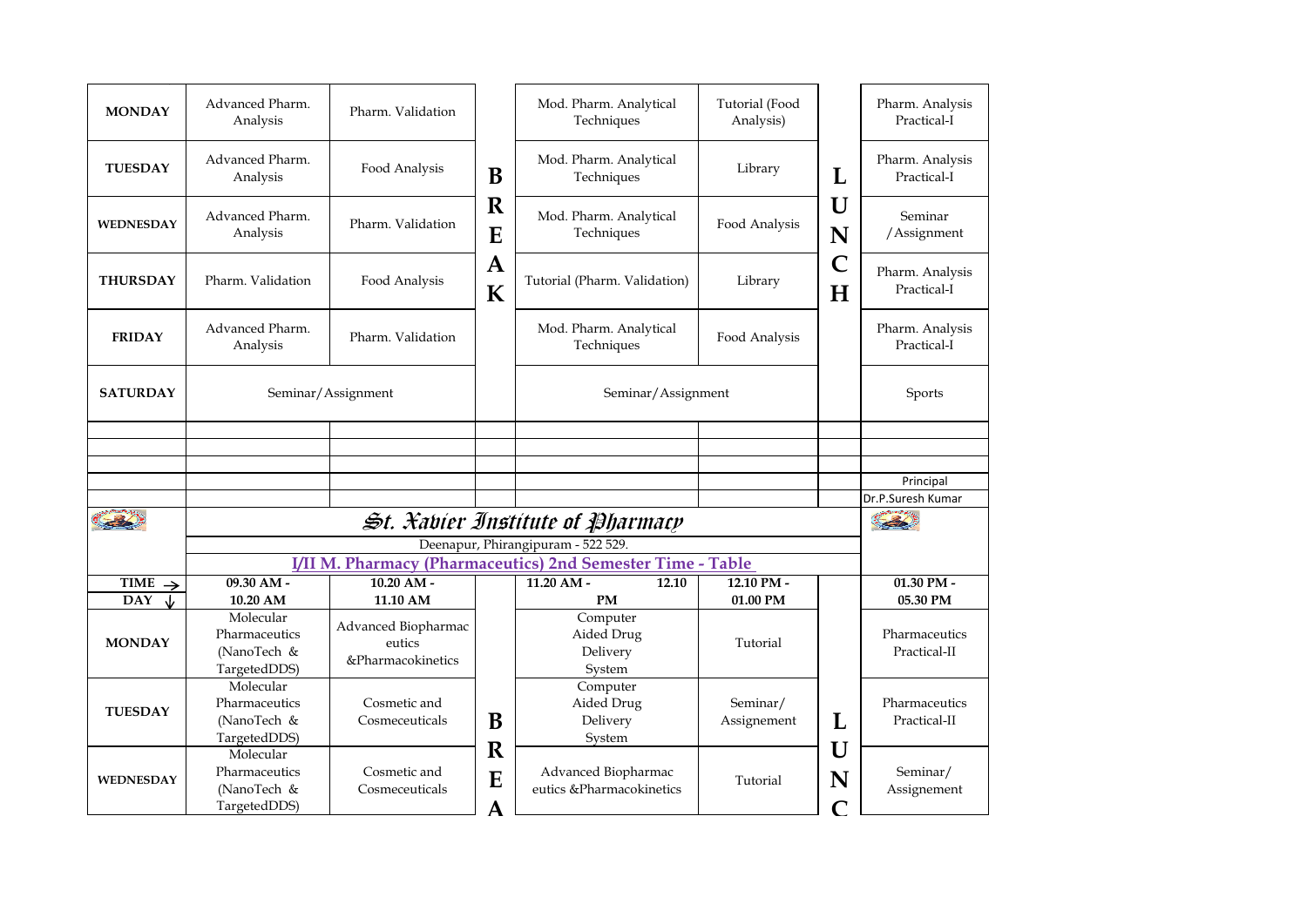| <b>THURSDAY</b>    | Advanced Biopharmac<br>eutics<br>&Pharmacokinetics                           | Cosmetic and<br>Cosmeceuticals      | K                 | Computer<br>Aided Drug<br>Delivery<br>System                         | Seminar/<br>Assignement                               | $\bf H$                      | Pharmaceutics<br>Practical-II   |  |  |  |
|--------------------|------------------------------------------------------------------------------|-------------------------------------|-------------------|----------------------------------------------------------------------|-------------------------------------------------------|------------------------------|---------------------------------|--|--|--|
| <b>FRIDAY</b>      | Molecular<br>Pharmaceutics<br>(NanoTech &<br>TargetedDDS)                    | Cosmetic and<br>Cosmeceuticals      |                   | Computer<br>Aided Drug<br>Delivery<br>System                         | Advanced<br>Biopharmac<br>eutics<br>&Pharmacokinetics |                              | Pharmaceutics<br>Practical-II   |  |  |  |
| <b>SATURDAY</b>    | Seminar/Assignment<br>Seminar/Assignment                                     |                                     |                   |                                                                      |                                                       |                              | <b>Sports</b>                   |  |  |  |
|                    | MPH 201T -Molecular Pharmaceutics(Nano Tech and Targeted DDS) - M.Satyavathi |                                     |                   |                                                                      |                                                       |                              |                                 |  |  |  |
|                    | MPH 202T -Advanced Biopharmaceutics & Pharmacokinetics - Dr.P.Suresh Kumar   |                                     |                   |                                                                      |                                                       |                              |                                 |  |  |  |
|                    | MPH 203T -Computer Aided Drug Delivery System - Sukerthy                     |                                     |                   |                                                                      |                                                       |                              |                                 |  |  |  |
|                    | MPH 204T -Cosmetic and Cosmeceuticals -                                      |                                     |                   |                                                                      |                                                       |                              |                                 |  |  |  |
|                    | MPH 205P -Pharmaceutics Practical II - M.Satyavathi & Sukeethy               |                                     |                   |                                                                      |                                                       |                              |                                 |  |  |  |
|                    | Seminar/Assignment<br>PRINCIPAL<br>Dr.P.Suresh kumar                         |                                     |                   |                                                                      |                                                       |                              |                                 |  |  |  |
|                    |                                                                              |                                     |                   |                                                                      |                                                       |                              |                                 |  |  |  |
|                    |                                                                              |                                     |                   |                                                                      |                                                       |                              |                                 |  |  |  |
|                    |                                                                              |                                     |                   |                                                                      |                                                       |                              |                                 |  |  |  |
|                    |                                                                              |                                     |                   |                                                                      |                                                       |                              |                                 |  |  |  |
|                    |                                                                              |                                     |                   |                                                                      |                                                       |                              |                                 |  |  |  |
|                    |                                                                              |                                     |                   | $\mathfrak{S}$ t. Xabier Institute of Pharmacy                       |                                                       |                              | $\sim$ 30                       |  |  |  |
|                    |                                                                              |                                     |                   | Deenapur, Phirangipuram - 522 529.                                   |                                                       |                              |                                 |  |  |  |
|                    |                                                                              |                                     |                   | I/II M. Pharmacy (Pharmaceutical Analysis) 2nd Semester Time - Table |                                                       |                              |                                 |  |  |  |
| TIME $\rightarrow$ | $09.30$ AM -                                                                 | $10.20$ AM -                        |                   | $11.20$ AM -<br>12.10                                                | 12.10 PM -                                            |                              | 01.30 PM -                      |  |  |  |
| Jz<br><b>DAY</b>   | 10.20 AM                                                                     | 11.10 AM                            |                   | <b>PM</b>                                                            | 01.00 PM                                              |                              | 05.30 PM                        |  |  |  |
| <b>MONDAY</b>      | Advanced Instrumental<br>Analysis                                            | Modern Bio-Analytical<br>Techniques |                   | Quality Control and Quality<br>Assurance                             | Modern Bio-<br>Analytical<br>Techniques               |                              | Pharm. Analysis<br>Practical-II |  |  |  |
| <b>TUESDAY</b>     | Advanced Instrumental<br>Analysis                                            | Herbal and Cosmetic<br>analysis     | B<br>$\mathbf R$  | Modern Bio-Analytical<br>Techniques                                  | <b>Quality Control</b><br>and Quality<br>Assurance    | L<br>U                       | Pharm. Analysis<br>Practical-II |  |  |  |
| <b>WEDNESDAY</b>   | Advanced Instrumental<br>Analysis                                            | Herbal and Cosmetic<br>analysis     | E<br>$\mathbf{A}$ | Modern Bio-Analytical<br>Techniques                                  | Quality Control<br>and Quality<br>Assurance           | N<br>$\overline{\mathsf{C}}$ | Seminar/<br>Assignment          |  |  |  |
| <b>THURSDAY</b>    | Modern Bio-Analytical<br>Techniques                                          | Herbal and Cosmetic<br>analysis     | K                 | Quality Control and Quality<br>Assurance                             | Tutorial                                              | H                            | Pharm. Analysis<br>Practical-II |  |  |  |
| <b>FRIDAY</b>      | Advanced Instrumental<br>Analysis                                            | Herbal and Cosmetic<br>analysis     |                   | Tutorial                                                             | <b>Quality Control</b><br>and Quality<br>Assurance    |                              | Pharm. Analysis<br>Practical-II |  |  |  |
| <b>SATURDAY</b>    | MPA 201T - Advanced Instrumental Analysis -Sateesh                           | Seminar/Assignment                  |                   | Seminar/Assignment                                                   |                                                       |                              | Sports                          |  |  |  |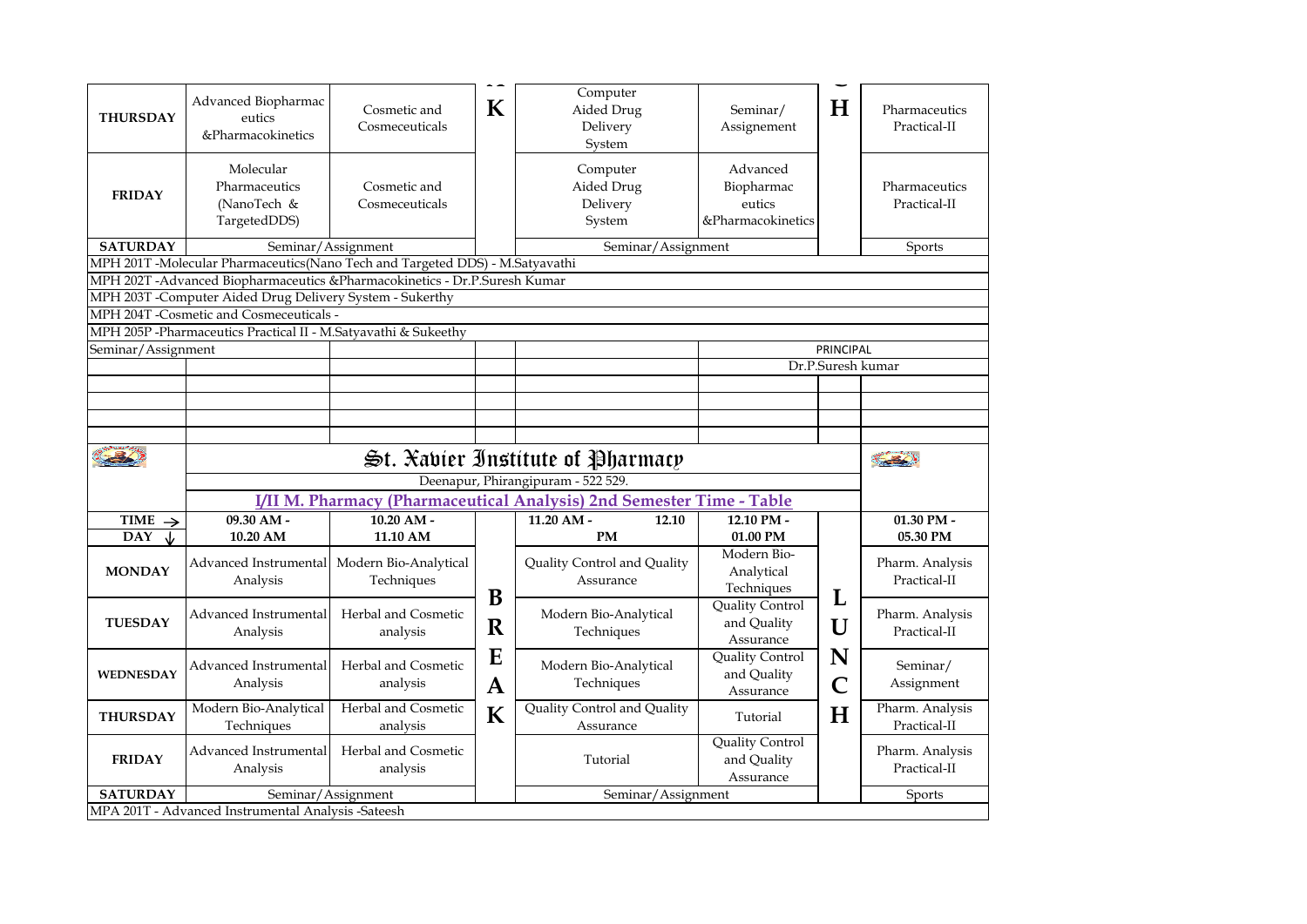|                              | MPA 202T - Modern Bio-Analytical Techniques - Dr.Arunachalam            |                                                             |                  |                                                                                                                                                                                                                                                                                                                            |               |               |                     |                     |  |
|------------------------------|-------------------------------------------------------------------------|-------------------------------------------------------------|------------------|----------------------------------------------------------------------------------------------------------------------------------------------------------------------------------------------------------------------------------------------------------------------------------------------------------------------------|---------------|---------------|---------------------|---------------------|--|
|                              | MPA 203T - Quality Control and Quality Assurance -G.Vijya Kumar         |                                                             |                  |                                                                                                                                                                                                                                                                                                                            |               |               |                     |                     |  |
|                              | MPA 204T - Herbal and CosmeticAnalysis - Dr.Arunachalam & G.Vijya kumar |                                                             |                  |                                                                                                                                                                                                                                                                                                                            |               |               |                     |                     |  |
|                              | MPA 205P - Pharmaceutical AnalysisPractical II -Sateesh                 |                                                             |                  |                                                                                                                                                                                                                                                                                                                            |               |               |                     |                     |  |
| Seminar/Assignment           |                                                                         |                                                             |                  |                                                                                                                                                                                                                                                                                                                            |               |               |                     |                     |  |
|                              |                                                                         |                                                             |                  |                                                                                                                                                                                                                                                                                                                            |               |               |                     | PRINCIPAL           |  |
|                              |                                                                         |                                                             |                  |                                                                                                                                                                                                                                                                                                                            |               |               |                     | Dr.P.Suresh kumar   |  |
|                              |                                                                         |                                                             |                  |                                                                                                                                                                                                                                                                                                                            |               |               |                     |                     |  |
|                              |                                                                         |                                                             |                  | $f$ $\lesssim$ $\lesssim$ $\frac{1}{2}$ $\lesssim$ $\frac{1}{2}$ $\frac{1}{2}$ $\frac{1}{2}$ $\frac{1}{2}$ $\frac{1}{2}$ $\frac{1}{2}$ $\frac{1}{2}$ $\frac{1}{2}$ $\frac{1}{2}$ $\frac{1}{2}$ $\frac{1}{2}$ $\frac{1}{2}$ $\frac{1}{2}$ $\frac{1}{2}$ $\frac{1}{2}$ $\frac{1}{2}$ $\frac{1}{2}$ $\frac{1}{2}$ $\frac{1}{$ |               |               |                     |                     |  |
|                              |                                                                         |                                                             |                  | Deenapur, Phirangipuram - 522 529.                                                                                                                                                                                                                                                                                         |               |               |                     |                     |  |
|                              |                                                                         | II/II M. Pharmacy (Pharmaceutics) 3rd Semester Time - Table |                  |                                                                                                                                                                                                                                                                                                                            |               |               |                     |                     |  |
| TIME $\rightarrow$           | 09.30 AM -                                                              | $10.20$ AM -                                                |                  | $11.20$ AM -                                                                                                                                                                                                                                                                                                               | 12.10         | 12.10 PM -    |                     | 01.30 PM -          |  |
| <b>DAY</b><br>J              | 10.20 AM                                                                | 11.10 AM                                                    |                  | <b>PM</b>                                                                                                                                                                                                                                                                                                                  |               | 01.00 PM      |                     | 05.30 PM            |  |
|                              | Research Methodology                                                    |                                                             |                  |                                                                                                                                                                                                                                                                                                                            |               |               |                     |                     |  |
| <b>MONDAY</b>                | and Biostatistics                                                       | Research Work                                               |                  | Journal club                                                                                                                                                                                                                                                                                                               |               | Research Work |                     |                     |  |
|                              |                                                                         |                                                             | B                |                                                                                                                                                                                                                                                                                                                            |               |               | L                   | Discussion /        |  |
| <b>TUESDAY</b>               | Research Work                                                           |                                                             |                  | Research Work                                                                                                                                                                                                                                                                                                              |               | U             | Presentation(Propos |                     |  |
|                              |                                                                         |                                                             | R                |                                                                                                                                                                                                                                                                                                                            |               |               | al Presentation)    |                     |  |
| <b>WEDNESDAY</b>             |                                                                         | Discussion / Presentation(Proposal Presentation)            |                  | Research Work                                                                                                                                                                                                                                                                                                              |               |               |                     | Research Work       |  |
|                              |                                                                         | Discussion /                                                | E<br>$\mathbf A$ |                                                                                                                                                                                                                                                                                                                            |               | N             |                     |                     |  |
| <b>THURSDAY</b>              | Research Methodology<br>and Biostatistics                               | Presentation (Proposal<br>Presentation)                     |                  |                                                                                                                                                                                                                                                                                                                            | Research Work |               | C                   | Research Work       |  |
|                              |                                                                         |                                                             |                  |                                                                                                                                                                                                                                                                                                                            |               |               |                     |                     |  |
| <b>FRIDAY</b>                | Research Work                                                           | K<br>Research Methodology                                   | Research Work    |                                                                                                                                                                                                                                                                                                                            |               | $\bf H$       | Research Work       |                     |  |
|                              |                                                                         | and Biostatistics                                           |                  |                                                                                                                                                                                                                                                                                                                            |               |               |                     |                     |  |
|                              | Discussion / Presentation (Proposal                                     |                                                             |                  |                                                                                                                                                                                                                                                                                                                            |               |               | Discussion /        |                     |  |
| <b>SATURDAY</b>              |                                                                         | Presentation)                                               |                  | Discussion / Presentation (Proposal Presentation)                                                                                                                                                                                                                                                                          |               |               |                     | Presentation(Propos |  |
|                              |                                                                         |                                                             |                  |                                                                                                                                                                                                                                                                                                                            |               |               |                     | al Presentation)    |  |
|                              |                                                                         |                                                             |                  |                                                                                                                                                                                                                                                                                                                            |               |               | PRINCIPAL           |                     |  |
|                              |                                                                         |                                                             |                  |                                                                                                                                                                                                                                                                                                                            |               |               |                     | Dr.P.Suresh kumar   |  |
|                              |                                                                         |                                                             |                  |                                                                                                                                                                                                                                                                                                                            |               |               |                     |                     |  |
|                              |                                                                         |                                                             |                  |                                                                                                                                                                                                                                                                                                                            |               |               |                     |                     |  |
|                              | St. Xabier Institute of Pharmacy                                        |                                                             |                  |                                                                                                                                                                                                                                                                                                                            |               |               |                     |                     |  |
|                              |                                                                         |                                                             |                  | Deenapur, Phirangipuram - 522 529.                                                                                                                                                                                                                                                                                         |               |               |                     |                     |  |
|                              |                                                                         |                                                             |                  | II/II M. Pharmacy (Pharmaceutical Analysis) 3rd Semester Time - Table                                                                                                                                                                                                                                                      |               |               |                     |                     |  |
| <b>TIME</b><br>$\rightarrow$ | 09.30 AM -                                                              | $10.20$ AM -                                                |                  | $11.20$ AM -                                                                                                                                                                                                                                                                                                               | 12.10         | 12.10 PM -    |                     | 01.30 PM -          |  |
| <b>DAY</b><br>Jz             | 10.20 AM                                                                | 11.10 AM                                                    |                  | <b>PM</b>                                                                                                                                                                                                                                                                                                                  |               | 01.00 PM      |                     | 05.30 PM            |  |
| <b>MONDAY</b>                | Research Methodology                                                    |                                                             |                  | Journal club                                                                                                                                                                                                                                                                                                               |               |               |                     |                     |  |
|                              | and Biostatistics                                                       | Research Work                                               |                  |                                                                                                                                                                                                                                                                                                                            |               |               |                     | Research Work       |  |
|                              |                                                                         |                                                             | B                |                                                                                                                                                                                                                                                                                                                            |               | L             | Discussion /        |                     |  |
| <b>TUESDAY</b>               | Research Work                                                           |                                                             |                  | Research Work                                                                                                                                                                                                                                                                                                              |               |               | Presentation(Propos |                     |  |
|                              |                                                                         |                                                             | R                |                                                                                                                                                                                                                                                                                                                            |               |               | U                   | al Presentation)    |  |